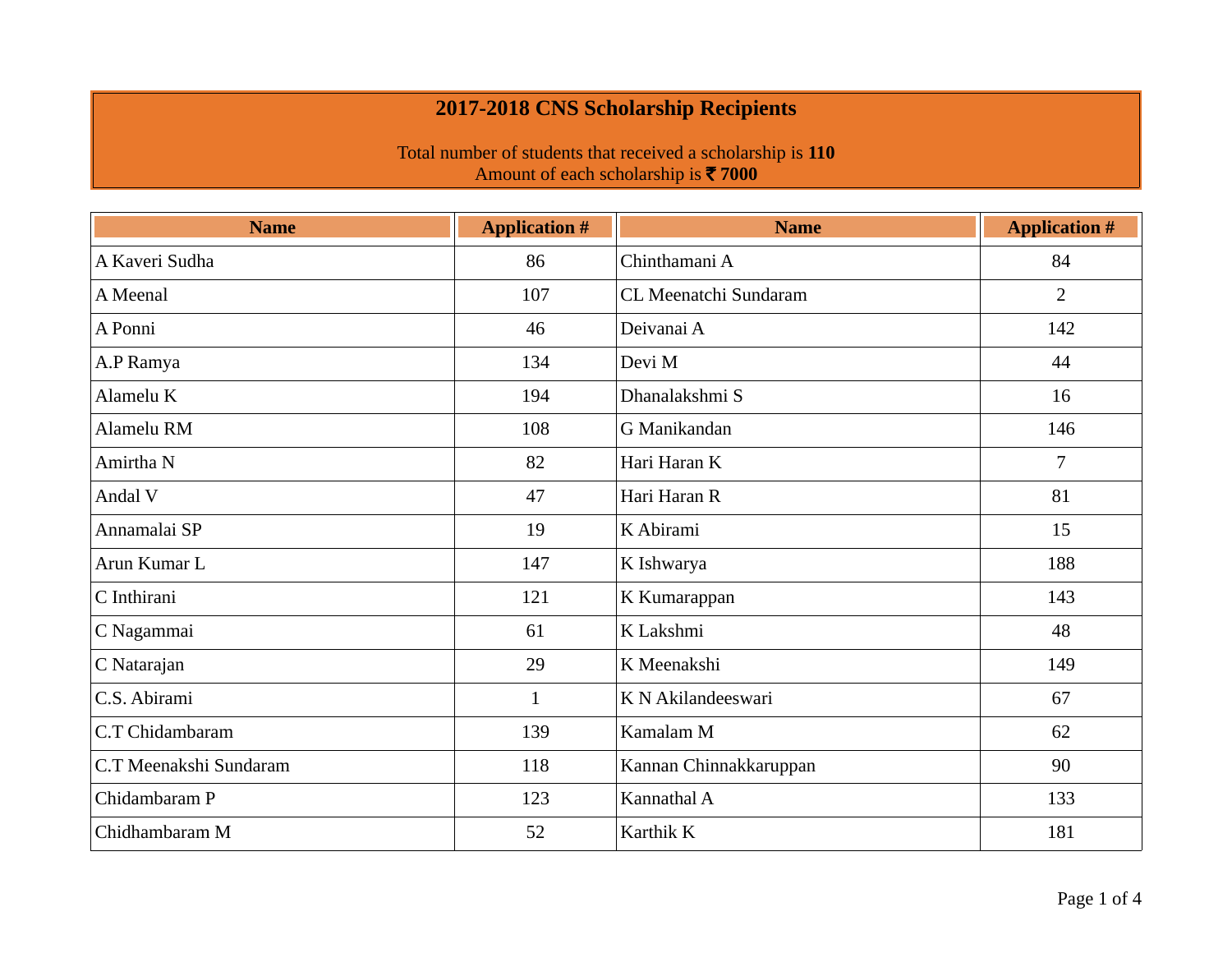| <b>Name</b>          | <b>Application #</b> | <b>Name</b>       | <b>Application #</b> |
|----------------------|----------------------|-------------------|----------------------|
| Karthik S            | 73                   | Meyyappan R       | 85                   |
| Kiruthiga N          | 159                  | MS Kannathal A    | 105                  |
| <b>KM</b> Alagappan  | 3                    | Murugappan K      | 170                  |
| <b>KR</b> Kannappan  | 179                  | Muthu Kumar K     | 113                  |
| <b>KR</b> Visalatchi | 171                  | Muthualazhi SP    | 8                    |
| Krishnan K           | 189                  | Muthuraja R       | 33                   |
| Lakshmanan           | 184                  | N Vijayalakshmi   | 30                   |
| M Muthu              | 102                  | Nachammai R       | 112                  |
| M Sornameena         | 164                  | Nanthakumar S     | 129                  |
| M Subramani          | 36                   | Narayanan         | 79                   |
| Manickam N           | 131                  | P Preetthi        | 77                   |
| Manikandan M         | 23                   | P Singaram        | 69                   |
| Meena K              | 138                  | P Sornam          | 76                   |
| Meenakshi K R        | 99                   | Padmanapan K      | 96                   |
| Meenakshi S          | 93                   | Palaniappan C     | 11                   |
| Meenakshi SP         | 144                  | Periya Karuppan A | 75                   |
| Meenakshi Sundaram A | 119                  | PL Alagappan      | 12                   |
| Meyyappan M          | 156                  | PL Ramasamy       | 187                  |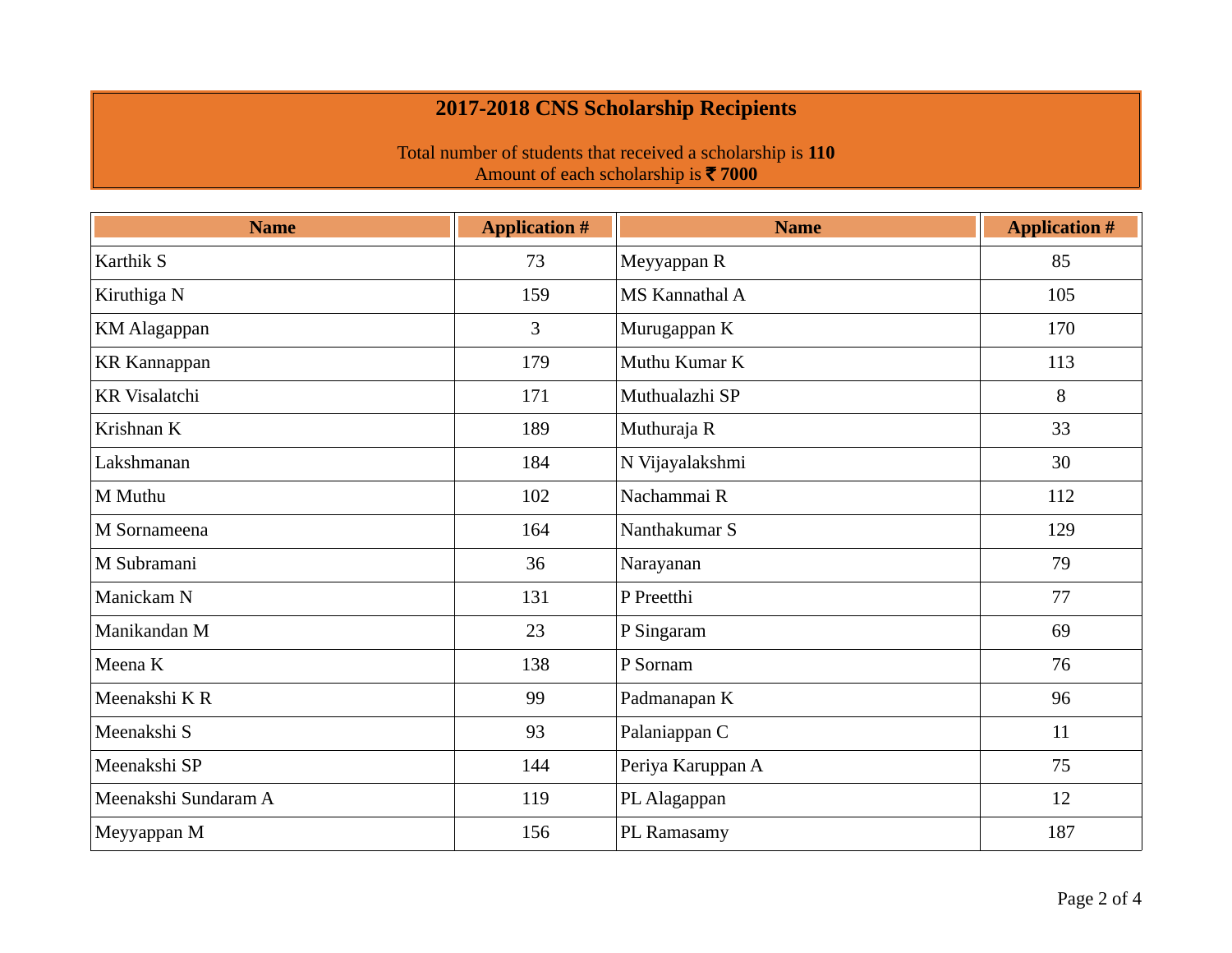| <b>Name</b>          | <b>Application #</b> | <b>Name</b>            | <b>Application #</b> |
|----------------------|----------------------|------------------------|----------------------|
| PL Surya             | 18                   | Senthilkumar G         | 153                  |
| Ponnalagu SK         | 128                  | Sethukkarasi RM        | 104                  |
| Ponnazhagu           | 167                  | Shobana Lakshmi N      | 49                   |
| R Bhargavi           | 136                  | Sittu S                | 38                   |
| R Meenakshi          | 173                  | Sivagami PL            | 120                  |
| R Ramanathan         | 83                   | Sivaganesh K           | 80                   |
| Raja Annamalai       | 195                  | Somasundaram Saravanan | 177                  |
| Ramaswamy A          | 158                  | SP Sowmiya             | 154                  |
| RM Kalyani           | 111                  | Surya Priyanka S       | 74                   |
| RM Periyakaruppan    | 66                   | T Meenatchi            | 137                  |
| Rukmani C            | 57                   | Thiyagarajan M         | 175                  |
| S Chokkalingam       | 115                  | <b>Umayal PR</b>       | 103                  |
| S Deivanai           | 157                  | Unnamalai N            | 109                  |
| S Karpaga Ganesh     | 78                   | V Senthil              | 116                  |
| S Meenakshi Sundaram | 196                  | Vairavan M             | 152                  |
| S Meiyammai          | 166                  | Vallikkannu R          | 91                   |
| Sangeetha S          | 87                   | Venkatachalam T        | 60                   |
| Saranya M            | 17                   | Visalakshi G           | 110                  |